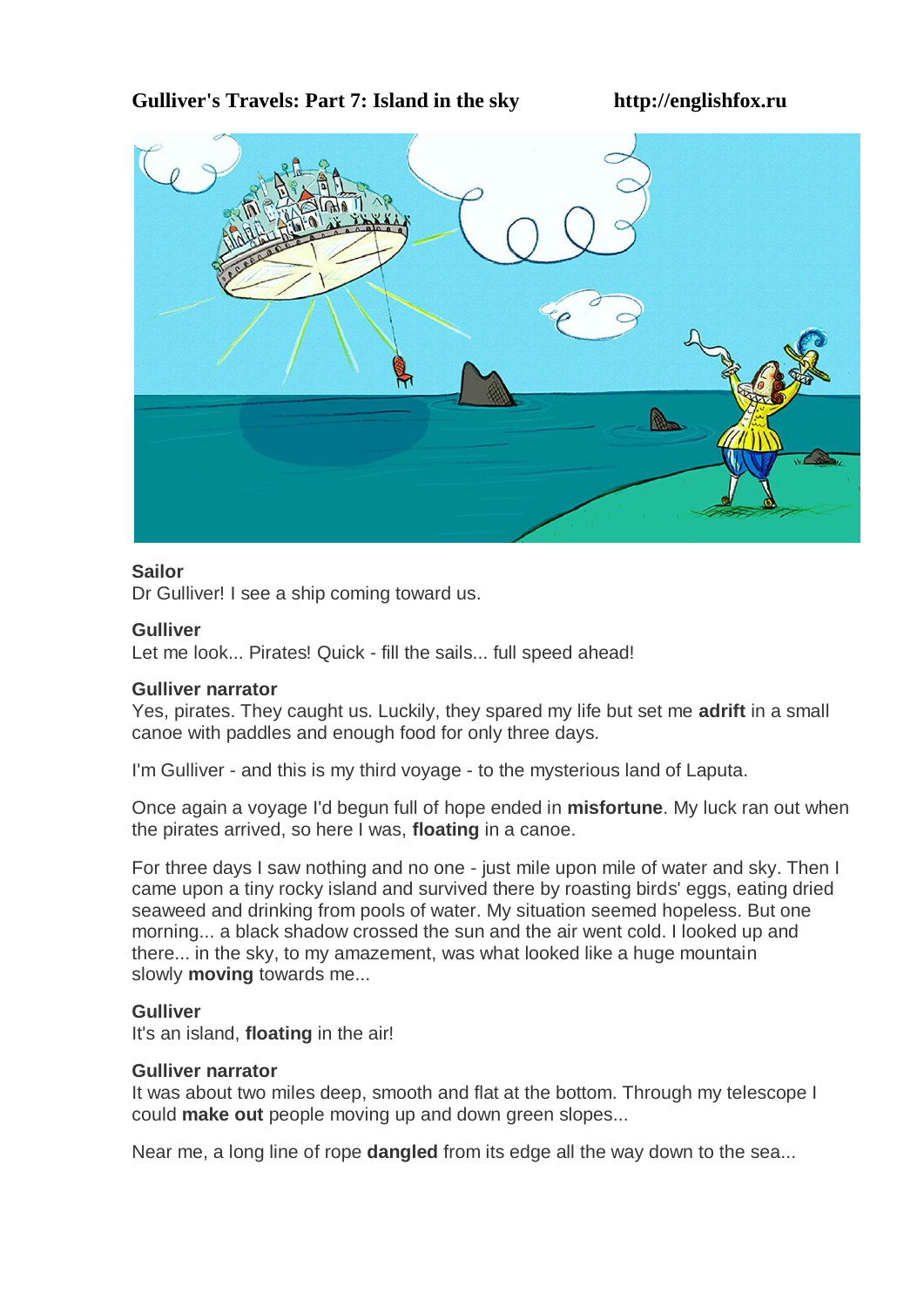## **Gulliver**

They're fishing! ...

Hey! Hello! Over here! Here... Come and rescue me! Hello, hey!

## **Gulliver narrator**

A fisherman leaned over and peered at me. He shouted and more people arrived and pointed at me.

Not long after, a long chain was **winched** down with a seat. I climbed in and was gently pulled up. I felt on top of the world.

I was greeted by some of the strangest-looking **mortals** I'd ever seen... they had a dreamy, faraway look as if they were thinking about anything but what was in front of them.

## **Gulliver narrator**

I was **escorted** to the King, though this took a while as my guides kept forgetting where we were going.

**Gulliver**

Where am I?

## **Laputian**

Where are... oh, you're... sorry? What did you ask?

# **Gulliver**

Where am I?

# **Laputian**

Why, Laputa, of course.

## **Gulliver narrator**

The King, too, was deep in thought, seated in front of a table with all kinds of mathematical and astronomical objects. He looked up, but after acknowledging me, then ignored me. It was an hour before he remembered I was there.

But now, it seemed, it was finally time to join the king for supper.

**King** Our food? Does it please you?

**Gulliver** It's... um, delicious...

## **Gulliver narrator**

Actually, it was the oddest-looking food I'd ever seen - the meat was cut in the shape of triangles, the bread was shaped like cones and cylinders and the puddings, like flutes.

## **King**

The dish you are eating is my favourite - it's like a beautiful **symphony**. I hope you are enjoying our music... Is your music **harmonious** like ours?

# **Gulliver**

It is... different. So this land is called, Laputa?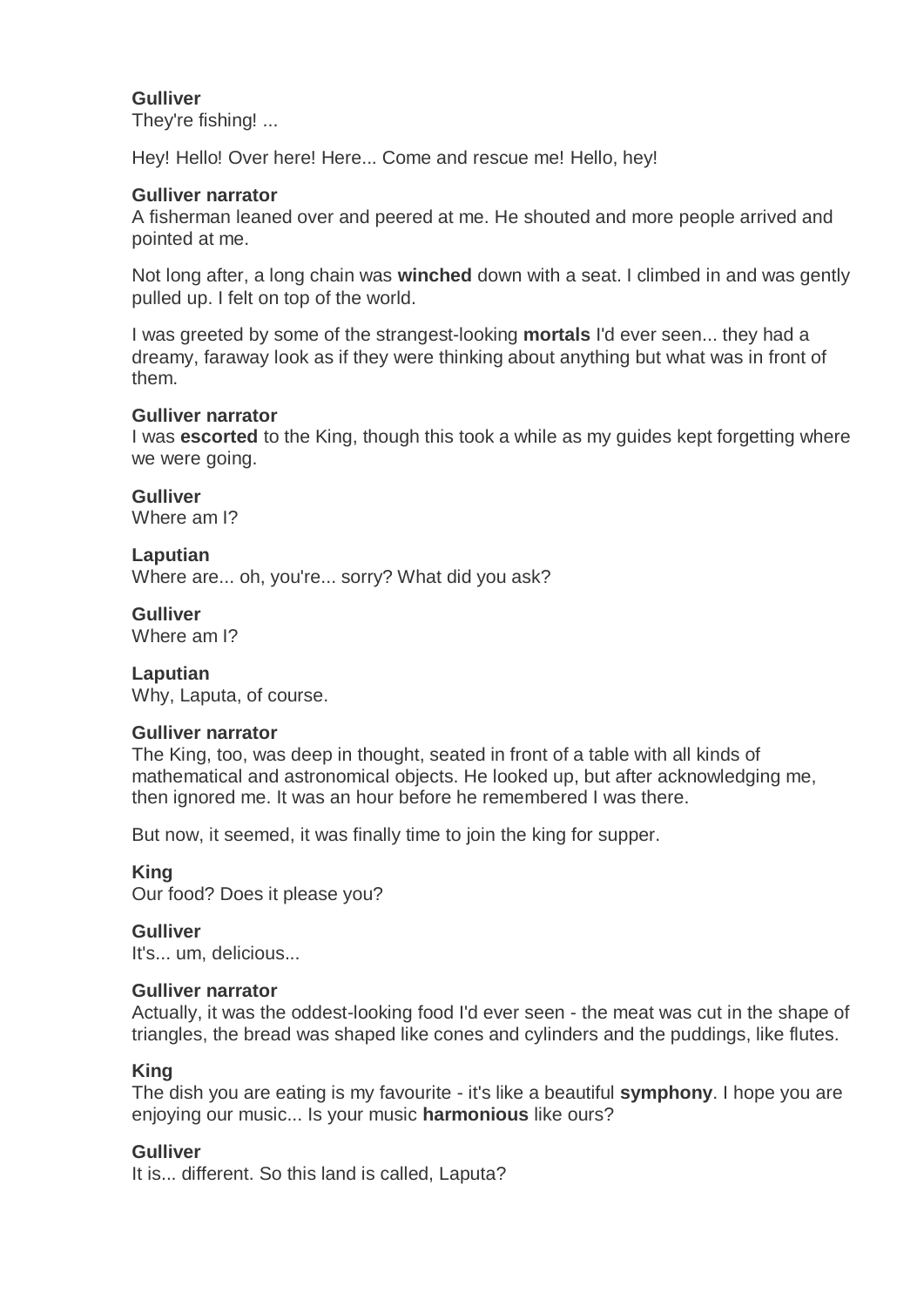## **King**

Oh yes. It is the only part of my kingdom that can fly. We float continuously from one part of the country to the other. We are currently passing over Lagudo, our capital city...

## **Gulliver narrator**

The king told me they were on their way to the Grand Academy of Science and Research in their capital city... He told me the Laputians are great mathematicians and musicians. I had already realised this.

#### **King**

Would you like to visit the academy? Come with me.

#### **Gulliver narrator**

We went onto the balcony and from there I looked down onto the huge city of Laguda. Badly constructed houses with **crooked** roofs leant to one side. The people were poorly dressed and looked miserable. In the distance I could see a huge building with smoke and strange substances rising from it. This was the famous Academy.

#### **King**

I have no more time to entertain you. I have to get back to my... thinking.

[bell]

#### **Laputian**

Yes, your Majesty.

## **King**

Send for Lady Monodi.

Lady Monodi will take you to the Academy and be your guide. She is not very intelligent and is quite unfashionable, but she is from Laguda **visiting** and is very welcoming...

## **Laputian**

[announcing] Lady Monodi.

#### **Lady Monodi**

How can I help you, Your Majesty?

#### **Gulliver narrator**

I have to admit that I wasn't really looking forward to visiting Laguda and its crooked Academy guided by an ignorant, unfashionable woman. But when Lady Monodi entered, I quickly changed my mind. She was **stunning**! Her eyes were bright, intelligent and sparkling, full of curiosity and humour, not vague like those of everyone else on Laputa.

Suddenly I was glad to be leaving this floating island with its dreamy mathematicians. It was time to explore the Academy. I had no idea what I would find.

# **Vocabulary**

**adrift**

(of a boat) moving on the water not controlled by anyone